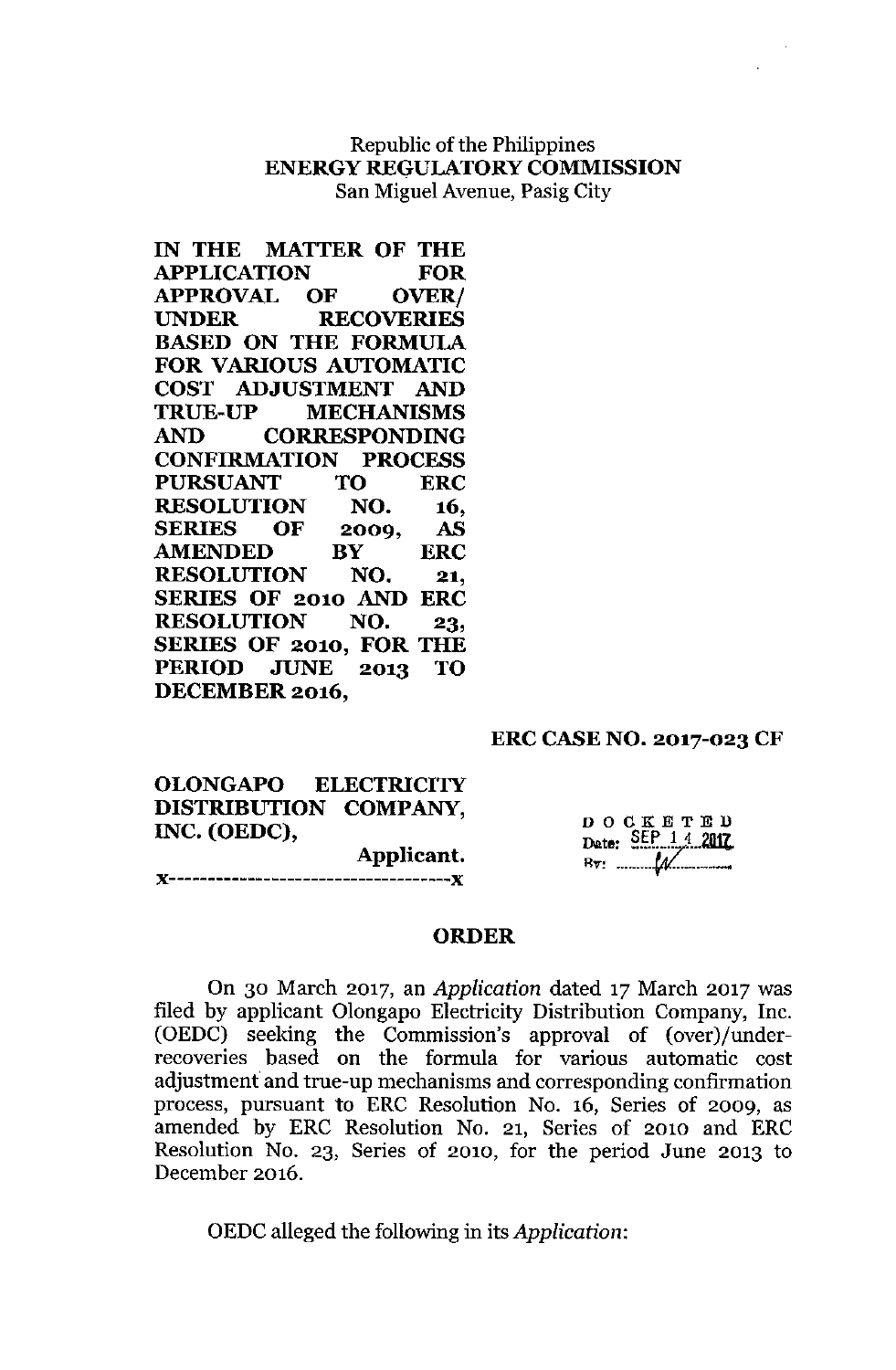1. Applicant is a corporation duly organized and existing under Philippine law, with principal office address at 1170 Rizal Avenue East Tapinac Olongapo City, and is franchised under Republic Act No. 10373 to construct, own, operate and maintain an electric distribution system in the City of 01ongapo and its suburbs.

2. Pursuant to ERC Resolution No. 16, Series of 2009, entitled *"A Resolution Adopting the Rules Governing the Automatic Cost Adjustment and True-up Mechanisms and Corresponding Confirmation Process for Distribution Utilities".* as amended by Resolution No. 21, Series of 2010 and Resolution No. 23, Series of 2010, applicant is filing its consolidated application for the approval of over/under recoveries on its implementation of the automatic cost adjustment and true-up mechanisms mentioned in said resolutions.

3. Applicant applies the formula provided under the foregoing resolutions and determined that it has incurred under-recoveries and made over-recoveries in the implementation of the abovementioned automatic cost adjustments and true-up mechanisms.

4. A summary of the allowable pass through costs, computed in accordance with the above-mentioned automatic cost adjustments mechanism, vis-à-vis the actual revenues, from June 2013 to December 2016, for generation, transmission, system loss, lifeline discount rate and senior citizen discount subsidy rate showed a total over recovery of PhP 0.0023/kwh as presented in the table below:

|                |                                                | <b>Allowable</b><br>Pass Through<br>Cost<br>(PhP) | Actual<br><b>Revenue</b><br>(PhP) | (Over)/Under<br><b>Recoveries</b><br>(PhP) |
|----------------|------------------------------------------------|---------------------------------------------------|-----------------------------------|--------------------------------------------|
| $\mathbf{I}$   | Generation Rate (GR)                           | 3,182,016,038                                     | 3,194,388,143                     | (12,372,105)                               |
| $\overline{2}$ | <b>Transmission Rate</b><br>(TR)               | 471,019,523                                       | 472,210,442                       | (1,190,919)                                |
| 3              | System Loss Rate<br>(SLR)                      | 360,707,528                                       | 347,636,079                       | 13,071,449                                 |
| 4              | Lifeline Discount Rate<br>(LR)                 | 24,505,361                                        | 25,242,887                        | (737, 527)                                 |
| 5              | Senior Citizen<br>Discount and Subsidy<br>Rate | 65,065                                            | 60,901                            | 4,164                                      |
|                | TOTAL                                          | 4,038,313,514                                     | 4,039,538,452                     | (1,224,938)                                |

5. The computation of the above Over/Under Recoveries are hereto attached as Annex *"A"* (for Generation), Annex "B" (for Transmission), Annex "C" (for System Loss), Annex "D" (for Lifeline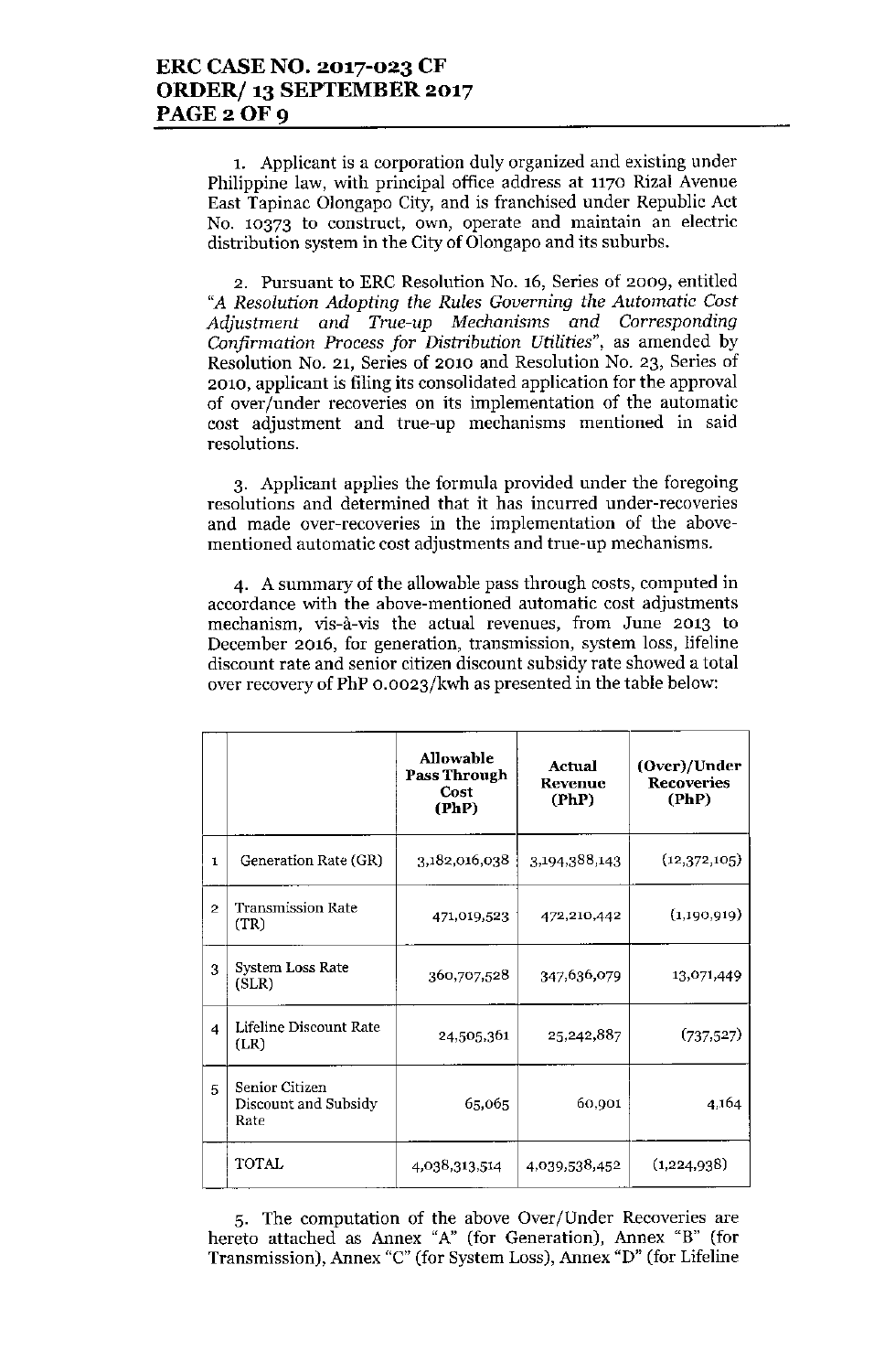Discount Rate) and Annex "E" (for Senior Citizen Discount and Subsidy Rate).

6. The foregoing Over/Under Recoveries are the results of the following:

a. The use of twelve (12) month moving average for system loss recovery; and

b. Lag in the recovery of pass through charges.

7. Applicant proposes to refund the PhPO.0023 over recovery to its electricity customers for a period of three (3) years, or until said amount is fully refunded. Based on the said refund period and estimated annual energy consumption of 174,046,683 kWhr, the net amount of refund will be PhP1,224,938. The table below shows the amount to be refunded to or collected from the customers for each of the pass-through costs.

|                |                                             | <b>Amount To Be</b><br>(Refunded)/Collected<br>P/kWh |
|----------------|---------------------------------------------|------------------------------------------------------|
| $1 -$          | Generation Rate (GR)                        | (0.0237)                                             |
| $\overline{2}$ | <b>Transmission Rate (TR)</b>               | (0.0023)                                             |
| 3              | System Loss Rate (SLR)                      | 0.0250                                               |
| 4              | Lifeline Discount Rate (LR)                 | (0.0014)                                             |
| 5              | Senior Citizen Discount and<br>Subsidy Rate | 0.0000                                               |
|                | TOTAL                                       | (0.0023)                                             |

8. The computation of the proposed recovery/refund rates are hereto attached as Annex "F".

9. In support of this Application, the applicant has attached the following additional supporting documents:

| <b>Annex</b> | Document                                                                        |  |  |
|--------------|---------------------------------------------------------------------------------|--|--|
| G            | Fully Accomplished Supplier and Data Sheets for 2013 to 2016                    |  |  |
| н            | Power Bills, Official Receipts and Debit/Credit Memo of Power Suppliers         |  |  |
|              | Power Bills, Official Receipts and Debit/Credit Memo of Transmission<br>Company |  |  |
| J            | Fully Accomplished Statistical Data Sheets for 2013 to 2016                     |  |  |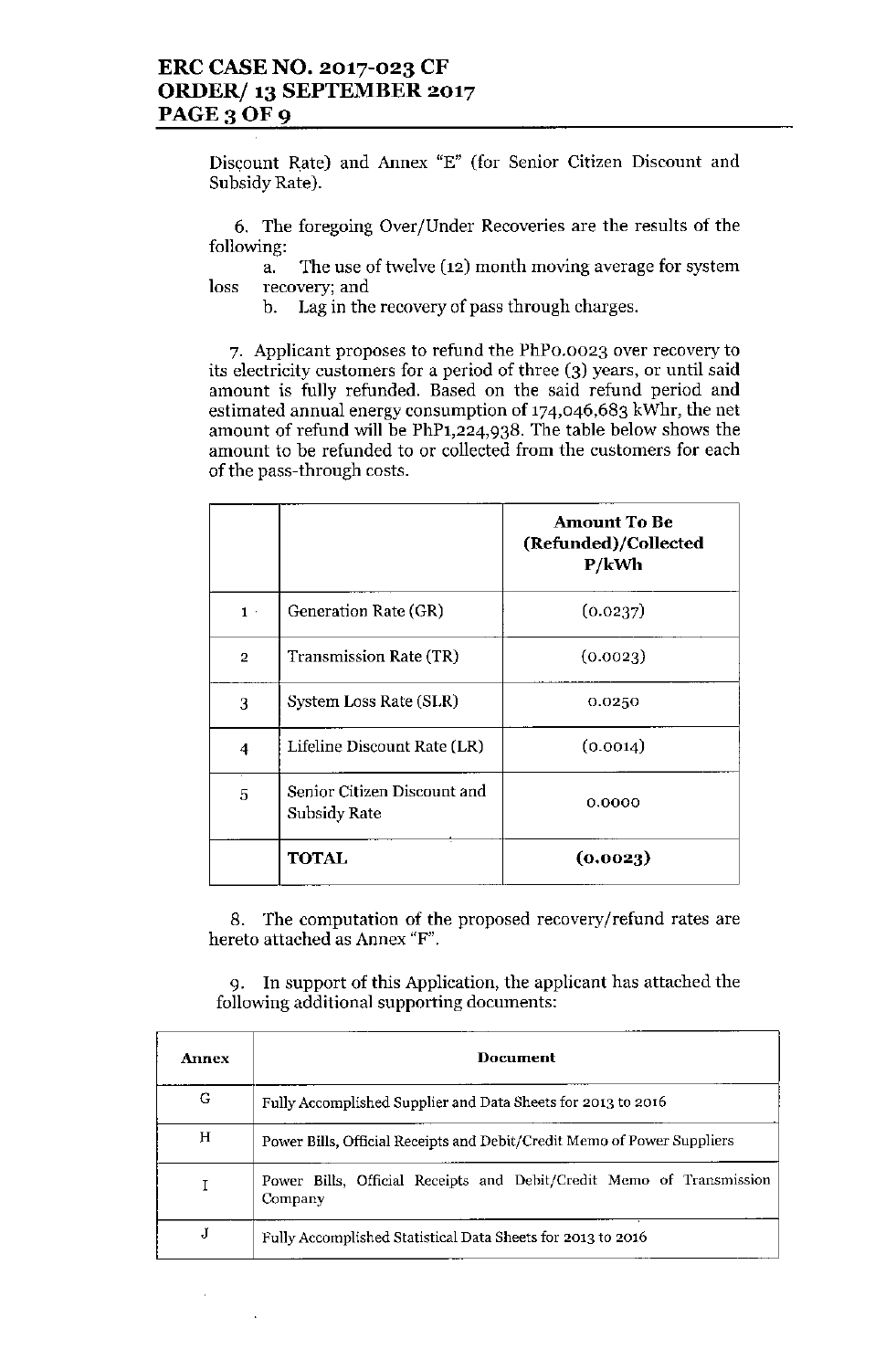## ERC CASE NO. 2017-023 CF ORDER/ 13 SEPTEMBER 2017 **PAGE 4 OF 9**

| Annex       | <b>Document</b>                                                                                                           |  |
|-------------|---------------------------------------------------------------------------------------------------------------------------|--|
| K           | Summary of Pilferage Cost Recoveries                                                                                      |  |
| L           | DU-MO1 and DU-MO2                                                                                                         |  |
| M           | Fully Accomplished Actual Implemented Rates Sheets for 2013 to 2016                                                       |  |
| N           | Fully Accomplished Lifeline Discount Sheets for 2013 to 2016                                                              |  |
| $\mathbf O$ | Fully Accomplished Senior Citizen Discount Sheets for 2013 to 2016                                                        |  |
| P           | Two (2) Consumer Bills per customer class per month (non-lifeliner)                                                       |  |
| Q           | One (1) Consumer Bill per Lifeline Bracket (lifeliner) per month                                                          |  |
| $\mathbf R$ | One (1) Senior Citizen Consumer Bill per month                                                                            |  |
| S           | Letter from OEDC dated 13 November 2014 informing ERC about the Interim<br>Supply Agreement between OEDC and SMEC         |  |
| T           | Application for Approval of the Power Supply Contract (PSC) between OEDC<br>and SMEC docketed as ERC Case No. 2015-001 RC |  |
| U           | Second Motion for Early Resolution ERC Case No. 2015-001 RC                                                               |  |
| V           | Follow Up Letter on the Application for the Approval of PSC between OEDC<br>and SMEC dated 24 November 2016               |  |

10. Applicant has no over/under-recoveries of Local Franchise and Business Taxes.

11. Applicant manifests that it has complied with the pre-filing requirements in accordance with the Implementing Rules and Regulations of the EPIRA and Rule 6 of ERC Rules of Practice and Procedure. Below is the document as proof of the compliance:

| Annex | Document                                                                                                     |  |
|-------|--------------------------------------------------------------------------------------------------------------|--|
| W     | Certification of Posting from the Presiding Officer of the City Council of<br>Olongapo/ Affidavit of Service |  |
| X     | Copy of the Local Newspaper where the Application was published                                              |  |
| Y     | Affidavit of Publication                                                                                     |  |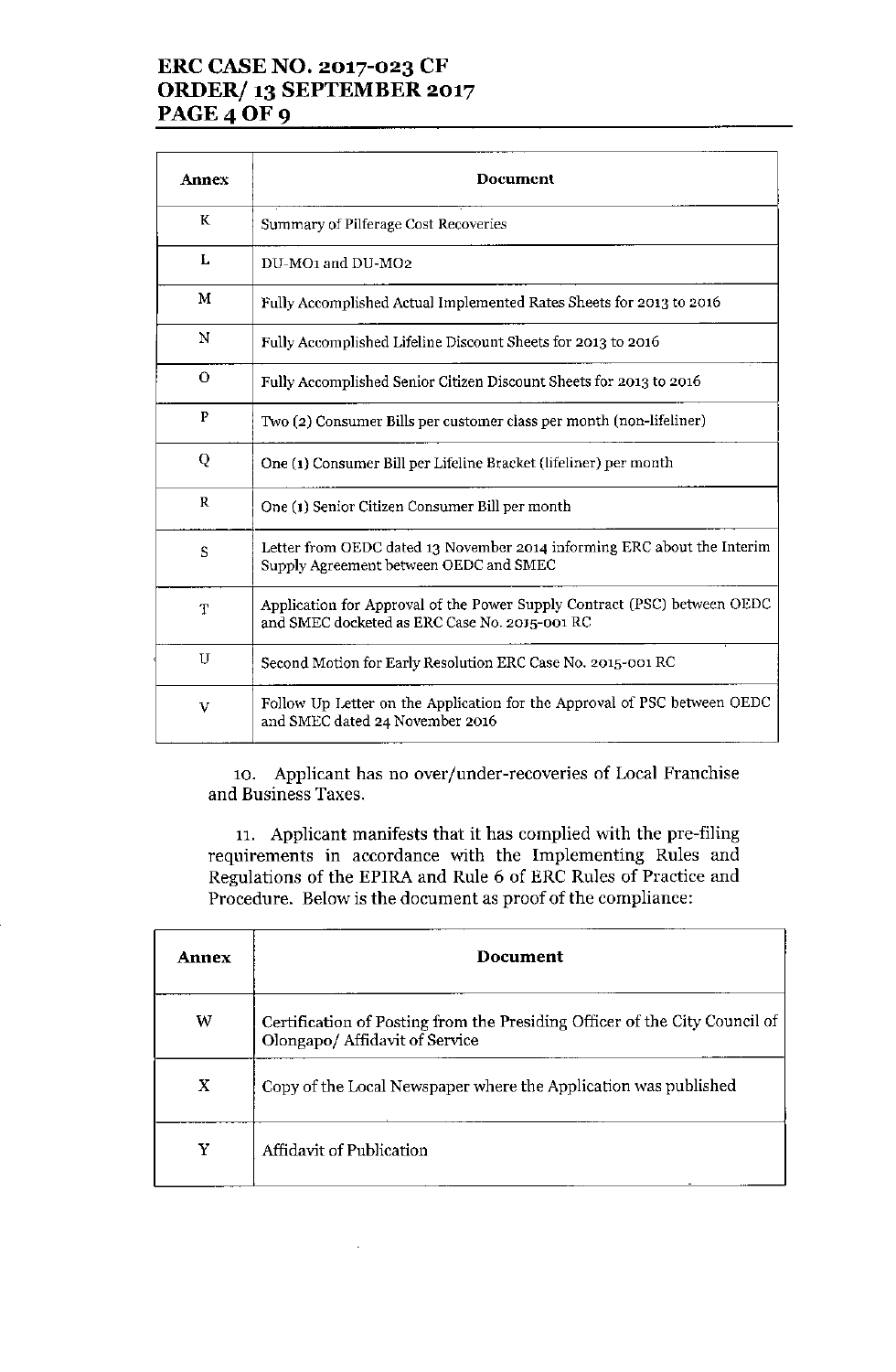#### **PRAYER**

WHEREFORE, premises considered, OEDC respectfully **prays of this Honorable Commission, after due notice and proceedings, that the determination of its over or under-recoveries be approved and that it be allowed to refund or recover as appropriate, the following amounts for a period of three (3) years, or until such amount is fully refunded or recovered:**

|    | Rate Component                                 | (Over)/Under<br>Recovery, Peso | Recovery/<br>(Refund) Rate, P/kWh |
|----|------------------------------------------------|--------------------------------|-----------------------------------|
| 1. | <b>Generation Rate</b>                         | (12,372,105)                   | (0.0237)                          |
|    | 2. Transmission Rate                           | (1,190,919)                    | (0.0023)                          |
| 3. | System Loss Rate                               | 13,071,449                     | 0.0250                            |
| 4. | Lifeline Discount Rate                         | (737, 527)                     | (0.0014)                          |
| 5. | Senior Citizen<br>Discount and Subsidy<br>Rate | 4,164                          | 0.0000                            |
|    | <b>TOTAL</b>                                   | (1,224,938)                    | (0.0023)                          |

**Other just and equitable relief are also prayed for.**

Finding the said *Application* sufficient in substance with the required fees having been paid, the same is hereby set for determination of compliance with the jurisdictional requirements, expository presentation, Pre-trial Conference, and presentation of evidence on **25 October 2017 at two o'clock in the afternoon (2:00 P.M.), at the ERC Hearing Room, 15th Floor, Pacific Center Building, San Miguel Avenue, Pasig City.**

Accordingly, OEDC is hereby directed to:

- 1) Cause the publication of the attached Notice of Public Hearing once (IX) in a newspaper of nationwide circulation in the Philippines at its own expense, the date of the publication to be made not later than ten (10) days before the scheduled initial hearing;
- 2) Furnish with copies of this Order and the attached Notice of Public Hearing the Offices of the Provincial Governor, the City Mayor, and the Local Government Unit (LGU) legislative bodies within the affected franchise area for the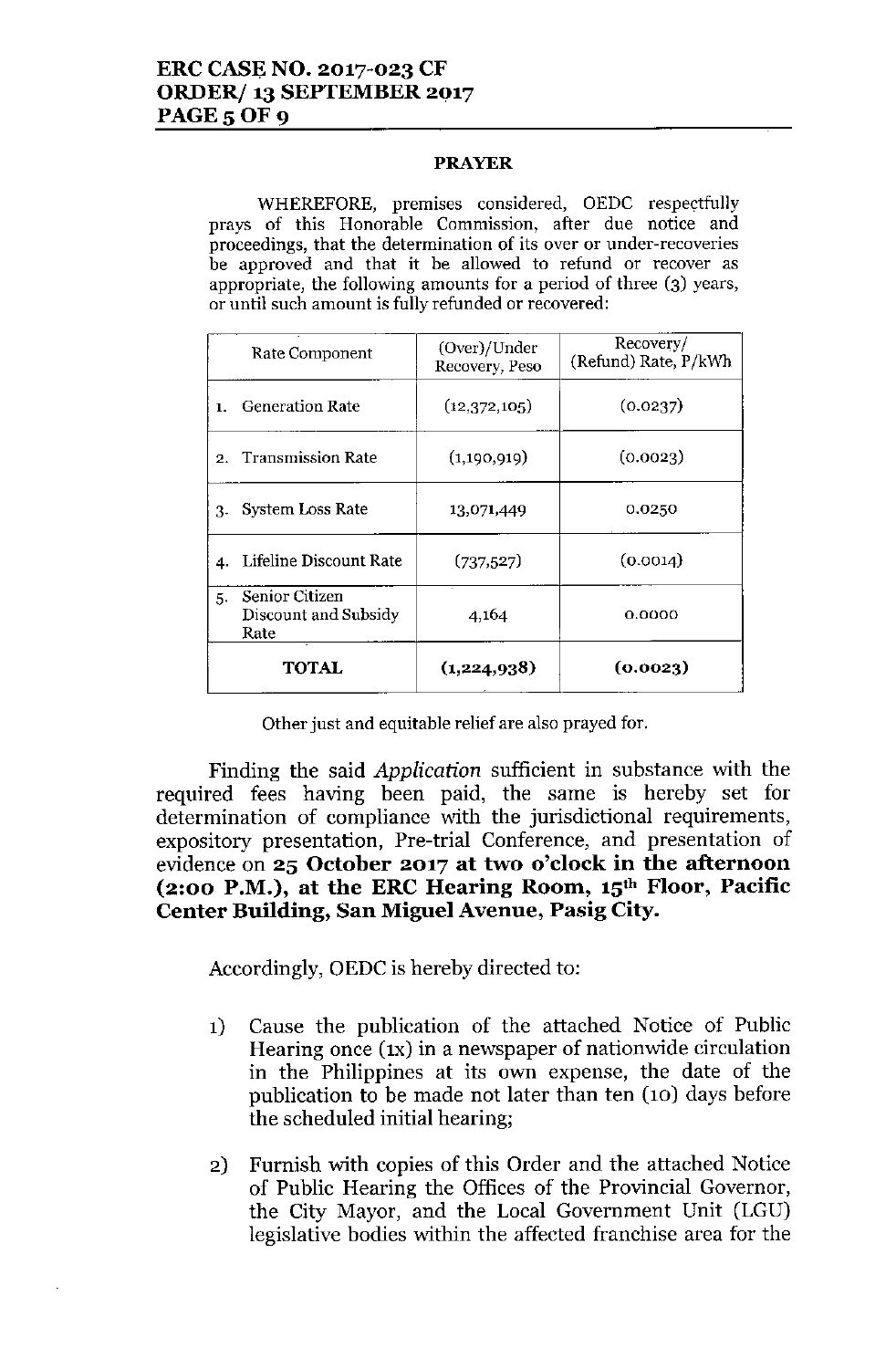appropriate posting thereof on their respective bulletin boards;

- 3) Inform of the filing of the *Application,* its reasons therefor, and of the scheduled hearing thereon, the consumers within the affected franchise area, by any other means available and appropriate;
- 4) Furnish with copies of this Order and the attached Notice of Public Hearing, the Office of the Solicitor General (OSG), the Commission on Audit (COA), and the Committees on Energy of both Houses of Congress. They are hereby requested, if they so desire, to send their duly authorized representatives at the scheduled hearing; and
- 5) Furnish with copies of the *Application* and its attachments all those making requests therefor, subject to reimbursement of reasonable photocopying costs.

On the date of the initial hearing, Applicant must submit to the Commission its written compliance with the aforementioned<br>jurisdictional requirements attaching therewith, methodically jurisdictional requirements attaching arranged and duly marked the following:

- 1) The evidence of publication of the attached Notice of Public Hearing consisting of affidavit of the Editor or Business Manager of the newspaper where the said Notice of Public Hearing was published, and the complete issue of the said newspaper;
- 2) The evidence of actual posting of this Order and the attached Notice of Public Hearing consisting of certifications issued to that effect, signed by the aforementioned Governor, Mayor, and LGU legislative bodies or their duly authorized representatives, bearing the seals of their offices;
- 3) The evidence of other means employed by Applicant to inform of the filing of the *Application,* its reasons therefore, and of the scheduled hearing thereon, the consumers within the affected franchise area;
- 4) The evidence of receipt of copies of this Order and the attached Notice of Public Hearing by the Office of the Solicitor General (OSG), the Commission on Audit (COA), and the Committees on Energy of both Houses of Congress;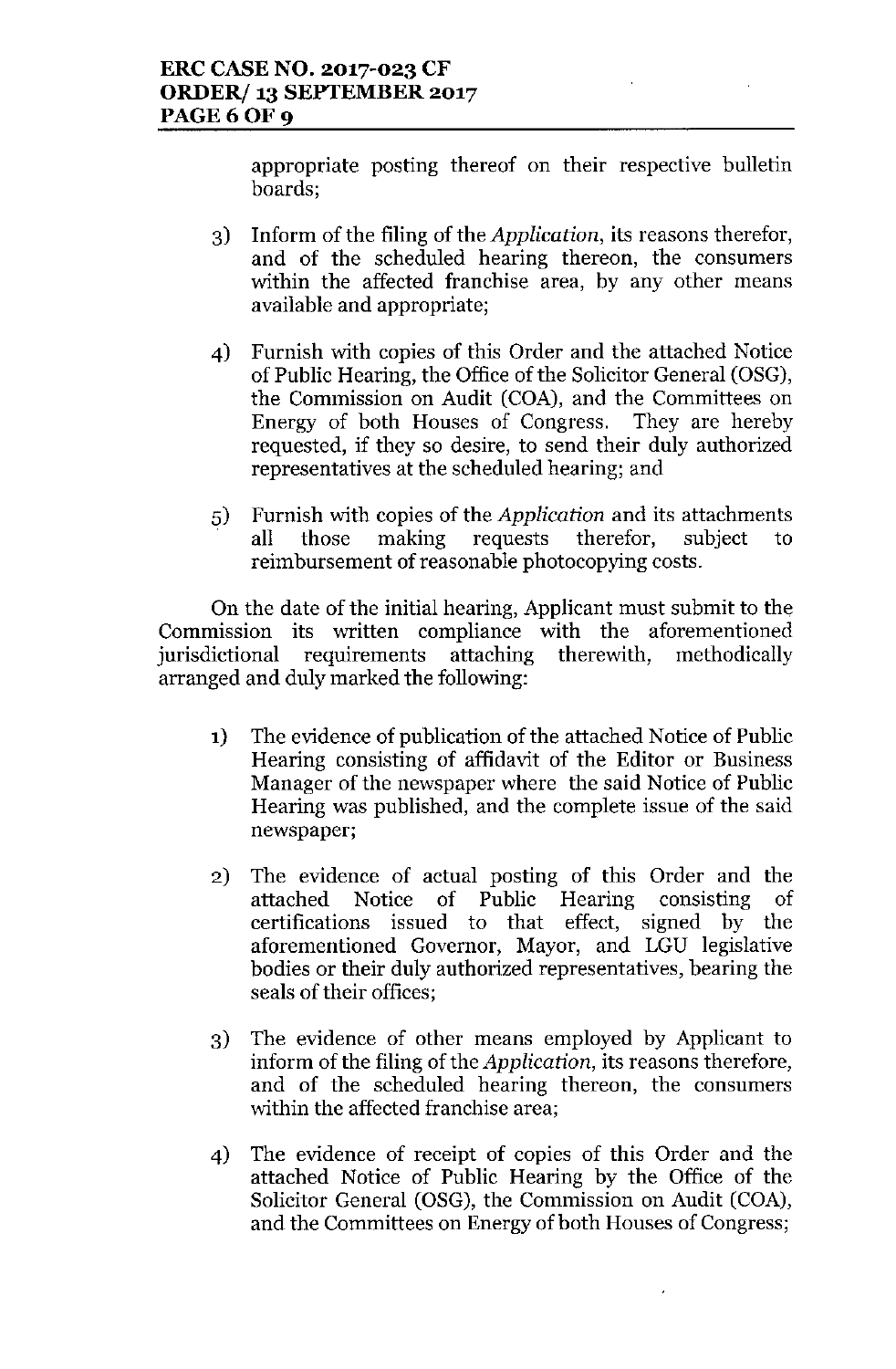- 5) The evidence of receipt of copies of the *Application* and its attachments by all those making requests therefor, if any; and
- 6) Such other proofs of compliance with the requirements of the Commission.

Applicant and all interested parties are also required to submit, at least five (5) days before the date of the initial hearing and Pre-Trial Conference, their respective Pre-Trial Briefs containing, among others:

- 1) A summary of admitted facts and proposed stipulation of facts;
- 2) The issues to be tried or resolved;
- 3) The documents or exhibits to be presented, stating the purposes and proposed markings therefore; and
- 4) The number and names of the witnesses, with their written testimonies in a Judicial Affidavit form attached to the Pretrial Brief.

Failure of Applicant to comply with the above requirements within the prescribed period shall be a ground for cancellation of the scheduled hearing, and the resetting of which shall be six (6) months from the said date of cancellation.

*(Intentionally left blank)*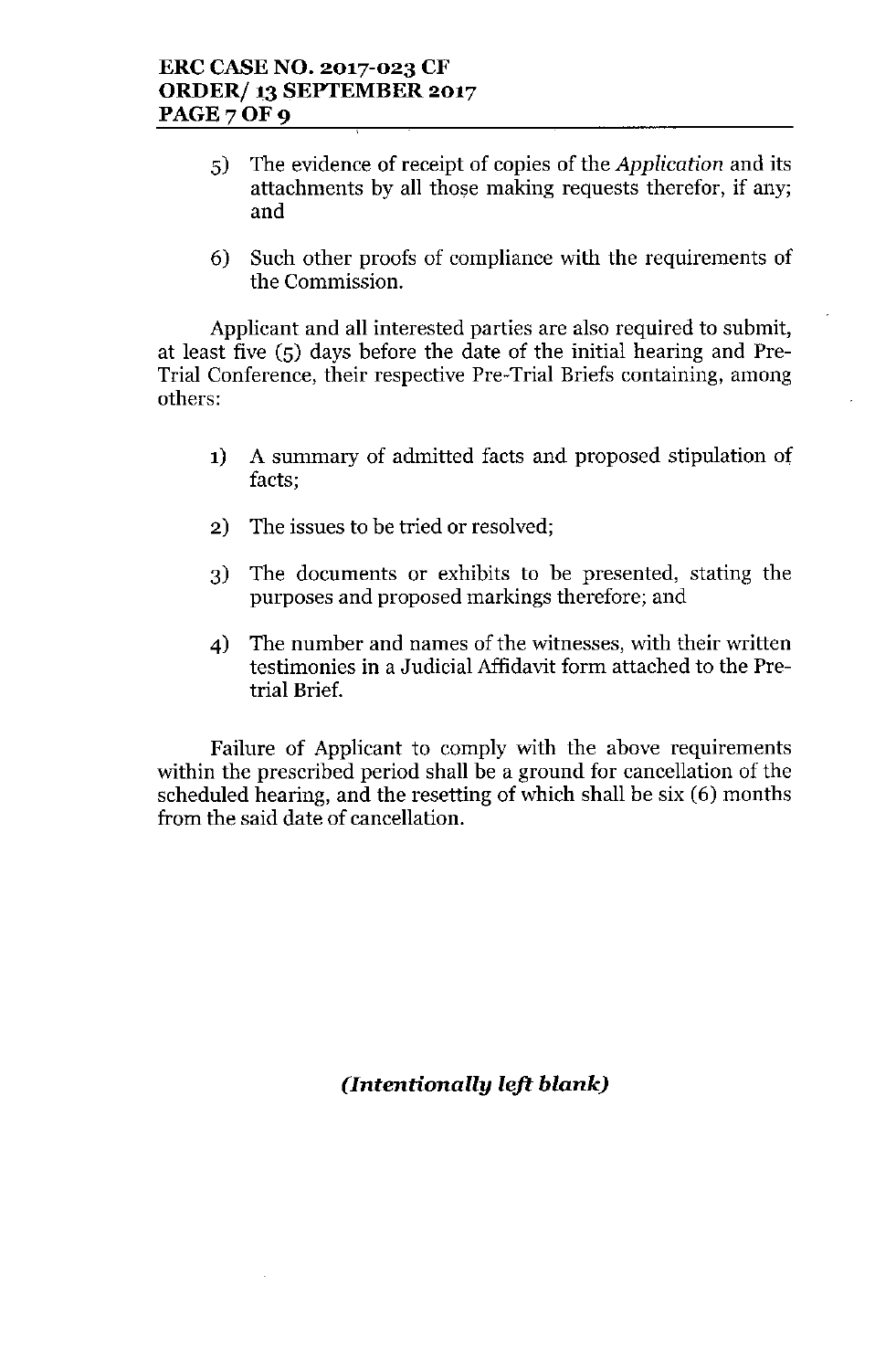OEDC must also be prepared to make an expository presentation of the instant *Application,* aided by whatever communication medium that it may deem appropriate for the purpose, in order to put in plain words and explain, for the benefit of the consumers and other concerned parties, what the *Application* is all about and the reasons and justifications being cited in support thereof.

## SO ORDERED.

Pasig City, 13 September 2017.

FOR AND BY AUTHORITY OF THE COMMISSION: ALFREDO JAON *Officer-in-Charge Chairman and CEO*

**Un** *ARGBLS/APV* 

#### COPY FURNISHED:

- 1. Olongapo Electricity Distribution Company, Inc. (OEDe) *Applicant* 1170 Rizal Avenue East Tapinac, Olongapo City
- 2. Atty. Analita E. Ocampo-Fallet, Atty. Isidro O. Baculio, Jr. & Atty. Roel O. Camorro *Counsels for Applicant OEDC* 1170 Rizal Avenue East Tapinac, Olongapo City
- 3. Office of the Mayor Olongapo City, Zamhales
- 4. Office of the LGU legislative body Olongapo City, Zambales
- 5. Office of the Governor Province of Zambales
- 6. Office of the LGU legislative body Province of Zambales
- 7. Office of the Solicitor General 134 Amorsolo Street, Legaspi Village, Makatj City
- 8. Commission on Audit (COA) Commonwealth Avenue, Quezon City
- 9. Senate Committee on Energy GSIS Bldg. Roxas Blvd., Pasay City